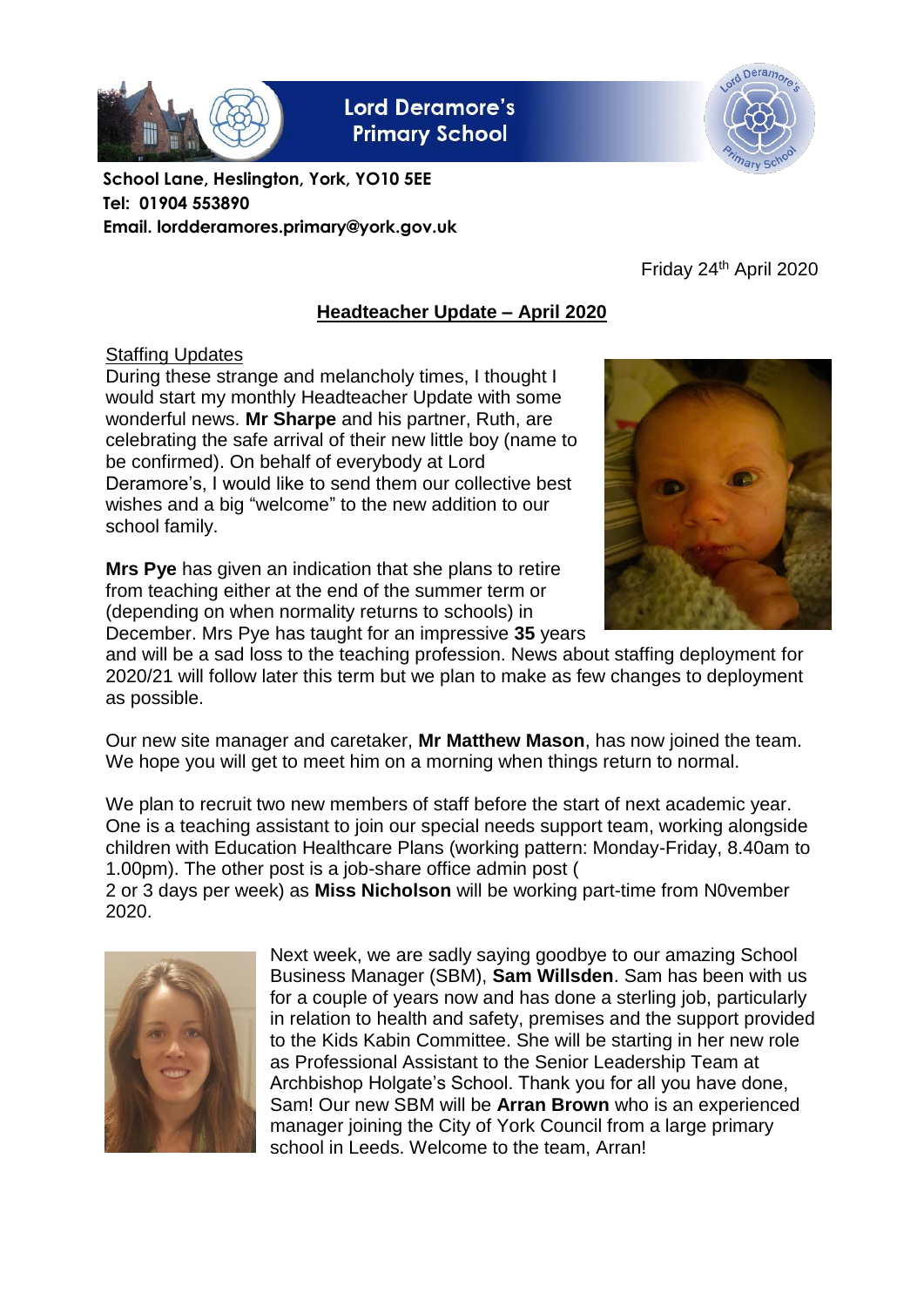# Thank You!

We are currently providing emergency childcare for a very small number of children each day (it averages about eight children in attendance on any given day). These children have key worker parents/carers who are in critical jobs directly relating to the national fight against Covid-19. Staff who are clinically able to be in school are providing this daily childcare on a rota basis. During the Easter holidays, three members of Kids Kabin staff kindly provided this childcare too. Thank you to absolutely every member of staff – working both within school and at home – for the work they continue to do. Whether that is carrying out doorstep visits to vulnerable families, preparing curriculum newsletters, making classroom resources or providing emergency childcare – we are very grateful to you all.



# School Grounds

Miss Smith has been working very closely with a small number of school staff and pupils to spruce up our school grounds. The work she has done with Year 6 has paid dividends and school is looking beautiful this spring time. Here are just a few photographs so we can all appreciate the fruits of their hard work.



# National picture

Just like us, I am sure you would all like to know when schools will re-open for everybody and some semblance to normality returns. Unfortunately, we do not know when this will happen. The Secretary of State for Education led last Sunday's press briefing and he stated that the government's five tests to prove the virus is in decline must be met before schools can re-open. These include:

- 1. The NHS is able to cope with the number of cases
- 2. There is a 'sustained and consistent' fall in the daily death rate
- 3. Rates of infection decrease to 'manageable levels'
- 4. Supply of tests and PPE can meet future demand
- 5. There is confidence that any adjustments would not risk a second peak or surge

For the time being, therefore, we must hope and pray that swift progress is made against the nation's fight against Covid-19. Please be reassured however that plans are in place for us to implement the government's reopening of schools as soon as they tell us.

# **Admissions**

This year, we had over sixty first preferences for places into our 2020 Early Years cohort. This must be a record and certainly places us as a firm favourite amongst prospective York families. Thirty children have been allocated a place (many of whom have older siblings within school already). Mrs Carr has already sorted out information